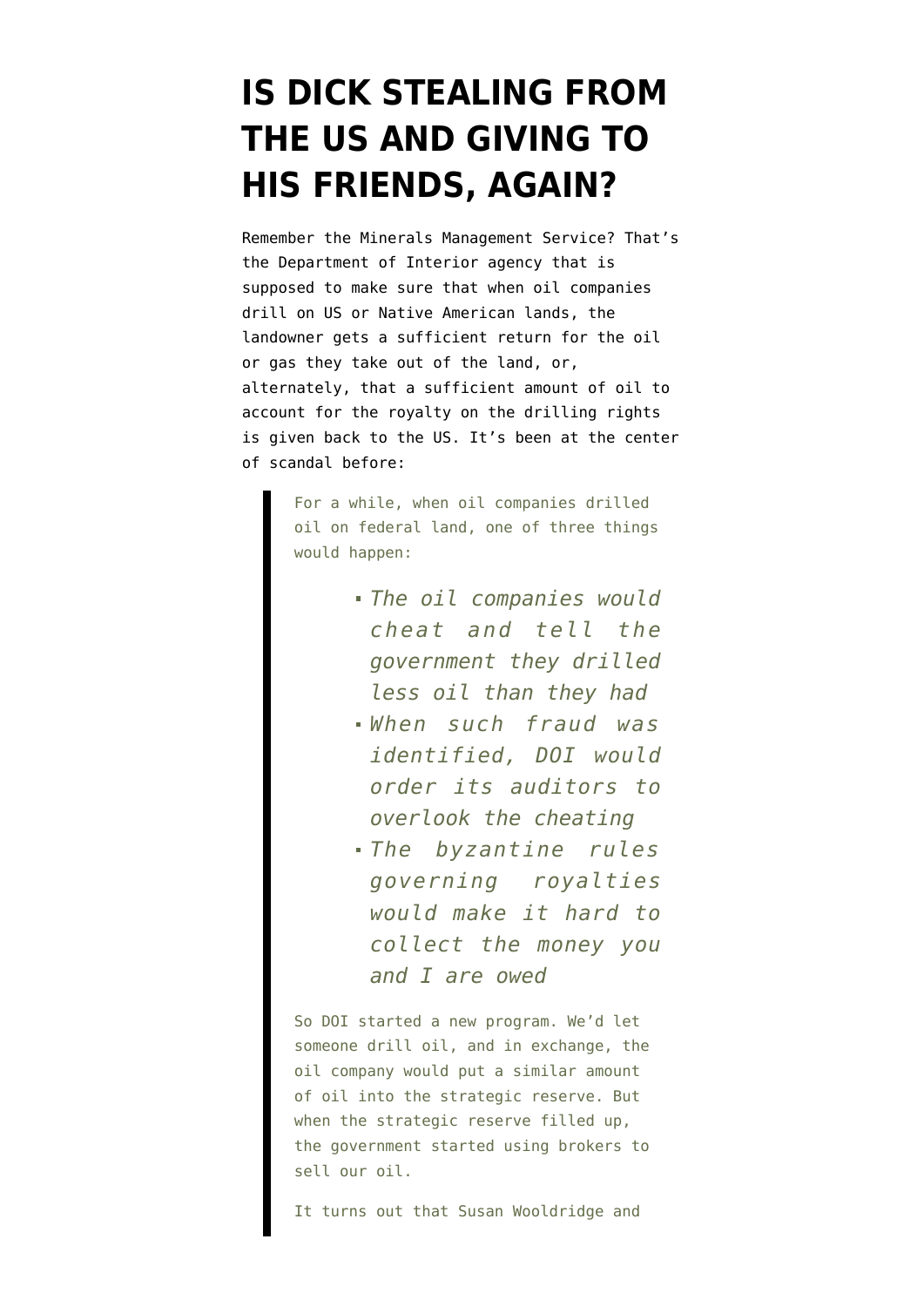Steven Griles had some close ties (as in, sharing a house) to one of the companies bidding to be that broker company, and that that company got to sell our oil even though another broker was willing to charge a higher rate (and therefore pay taxpayers more money). So basically, these two lovebirds accepted a bribe and sold our oil to the lowest bidder.

To fix that problem, they established a Royalty Management Subcommittee, which was supposed to watch out for our interests:

it's [supposed to study:](http://www.mms.gov/ooc/press/2006/press1114.htm)

- The extent to which existing procedures and processes for reporting and accounting for federal and Indian mineral revenues are sufficient to ensure that the Minerals Management Service receives the correct amount.
- The audit, compliance and enforcement procedures and processes of the Minerals Management Service to determine if they are adequate to ensure that mineral companies are complying with existing statutes, lease terms, and regulations as they pertain to payment of royalties.
- The operations of the Royalty in Kind program to ensure that adequate policies, procedures and controls are in place to ensure that decisions to take federal oil and gas royalties in kind result in net benefits to the American people.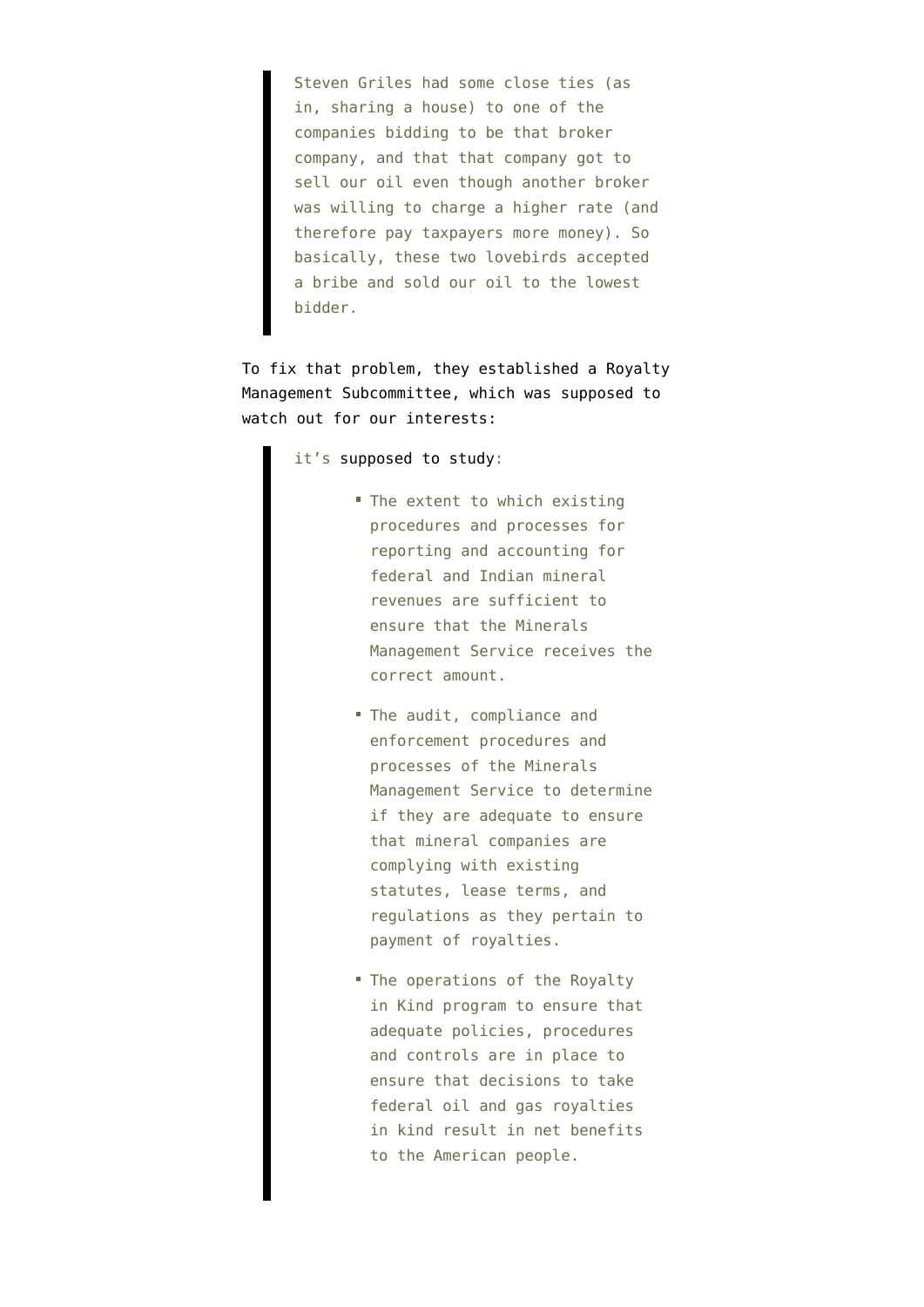Though the Royalty Management Subcommittee proved it wasn't really interested in transparency and oversight, seeing as how it had a penchant for [meeting in secret.](http://pogoblog.typepad.com/pogo/2007/06/subcommittee-on.html)

Now, to be fair, the Royalty Management Subcommittee just got started last year, and it takes a long time to reverse Dick Cheney's corrupt ways. But an IG audit by the Department of Energy [has discovered t](http://blogs.abcnews.com/theblotter/2008/01/oil-crisis-as-b.html)hat there are completely inadequate controls on the oil that's supposed to go into our Strategic Public Reserve, and over a quarter of the oil is disappearing.

> To help add to the reserve, DOE receives a portion of the royalty oil that the Department of the Interior gets in return for allowing petroleum companies to drill on government lands and waters.

The department's Inspector General Gregory H. Friedman and his auditors found that in 28 percent of the oil transfers they examined, the amount received did not match the estimated amount to be shipped by the Interior Department's Minerals Management Service.

"To illustrate our findings regarding discrepancies, during a four-month period in Fiscal Year 2005, two Department contractors reported receiving 308,000 barrels of royalty oil less than the amount that MMS had scheduled for delivery to the market center. Yet, despite this significant shortfall, the Department took no action to resolve the discrepancy and to ensure that it had received all of the oil shipped by MMS," according to [the audit.](http://www.ig.energy.gov/documents/IG-0786.pdf) [my emphasis]

If you're not vomiting up dinner yet, let me add this detail. Last year, as the Administration was putting together this year's budget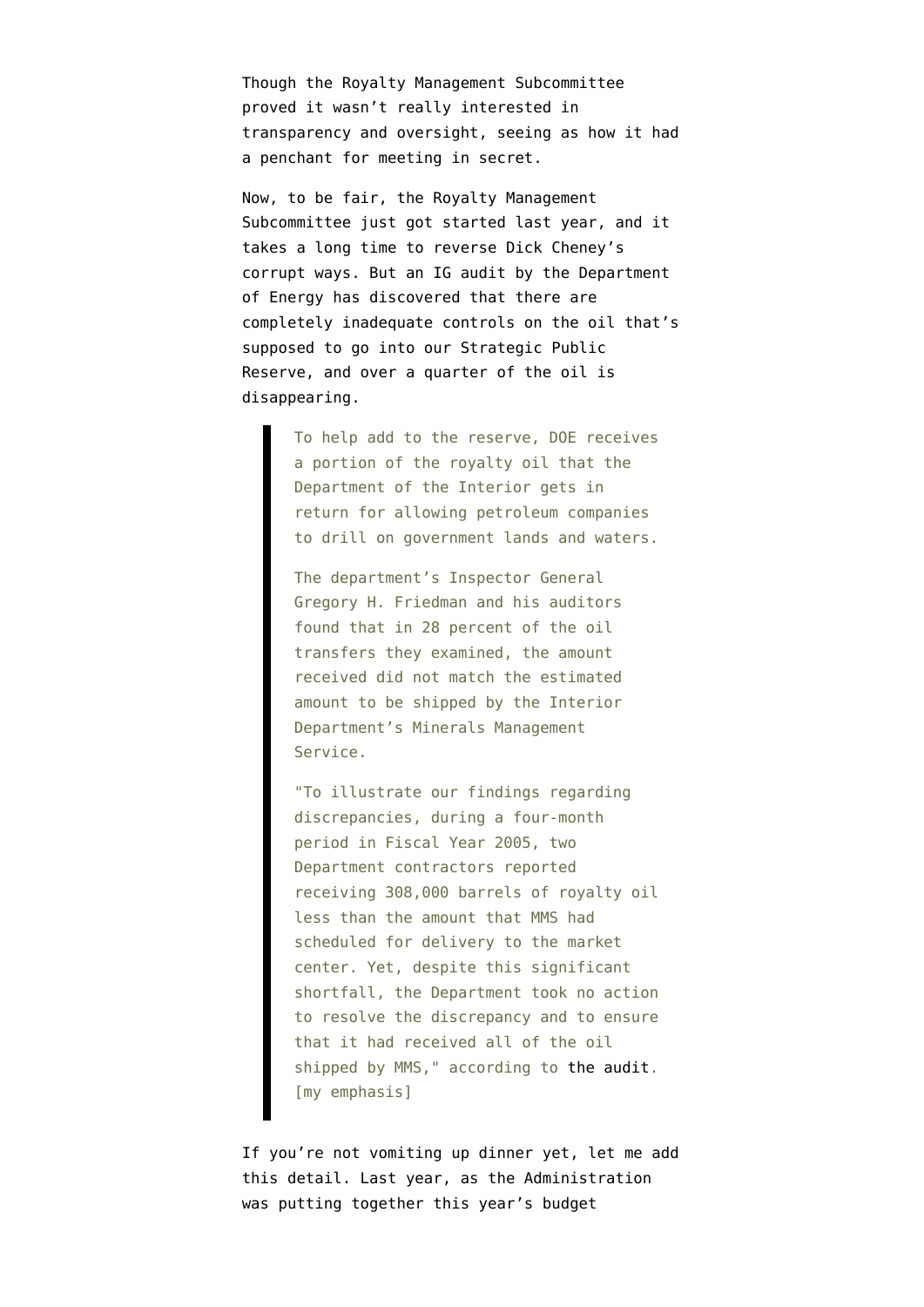## together, there was a bit of a squabble, which [Dick \(as is typical\) won:](http://money.cnn.com/2007/11/22/magazines/fortune/cheney.fortune/index.htm?section=money_latest)

No, if there's anything about the economy that keeps Dick Cheney up at night, it's the prospect of sabotage aimed at disrupting the oil market, he told FORTUNE.

"Clearly the world depends on a global supply of oil, and that will continue to be true for some considerable period of time. Efforts to shut down the flow of oil could conceivably have a significant impact."

So when President Bush's 2008 budget was coming together, with the goal of balancing the budget in five years, Cheney nevertheless insisted on a \$947 million line item: a speedup of the flow of crude into the Texas and Louisiana salt caverns housing the nation's Strategic Petroleum Reserve.

The budget guys pushed back: Can't we wait until crude prices level off? No, the word came back from Cheney, this was urgent. That was all it took. "He doesn't weigh in on a ton of issues," said a person close to those negotiations. "But when he does . . ."

When he does, the Vice President tends to get his way. "He's an extremely effective bureaucratic operator," says Peter Wehner, formerly Bush's director of strategic initiatives.

You see, the SPR had been full already–filled up when oil was at then-record prices (before now, when oil is again at record prices). But the Administration, under Shock Doctrine cover of Katrina, went ahead and [expanded the SPR,](http://www.first-draft.com/2007/12/under-cover-of.html) environmental impacts be damned.

So let's see. Dick Cheney's buddies have, for years, outright refused to charge oil companies